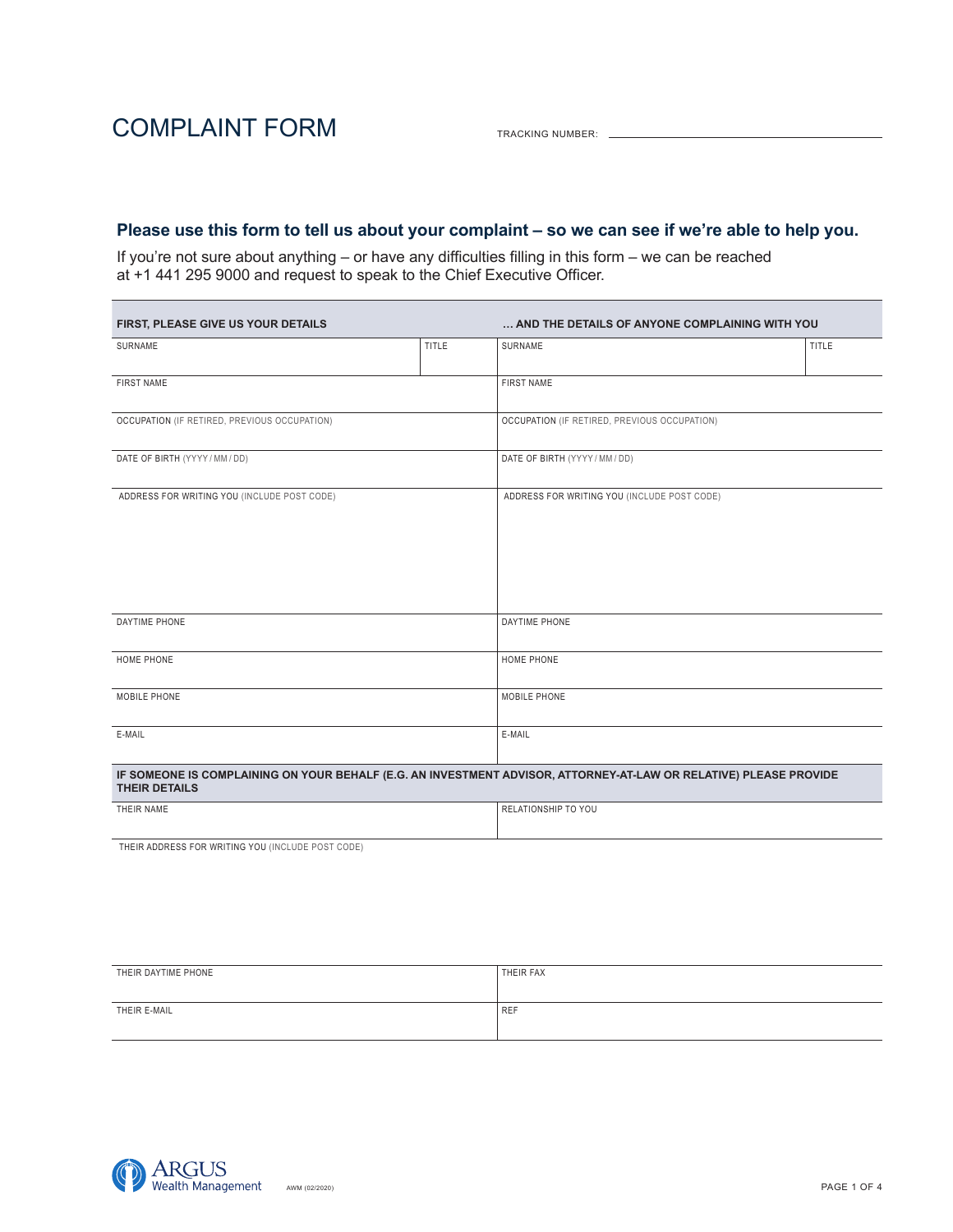# COMPLAINT FORM

| IF YOU'RE COMPLAINING ON BEHALF OF A COMPANY, CHARITY OR TRUST PLEASE FILL IN THESE DETAILS     |                                                                                          |                     |  |  |
|-------------------------------------------------------------------------------------------------|------------------------------------------------------------------------------------------|---------------------|--|--|
| ITS FULL OFFICIAL NAME                                                                          |                                                                                          | NUMBER OF EMPLOYEES |  |  |
|                                                                                                 |                                                                                          |                     |  |  |
| IF A PARTNERSHIP, THE NUMBER OF PARTNERS                                                        | ITS ANNUAL TURNOVER, ANNUAL INCOME OR NET ASSET VALUE (AT THE TIME YOU FIRST COMPLAINED) |                     |  |  |
| DETAILS OF YOUR ACCOUNT MANAGER WHO OFFER THE SERVICE OR PRODUCT THAT YOU ARE COMPLAINING ABOUT |                                                                                          |                     |  |  |
| NAME                                                                                            |                                                                                          |                     |  |  |

ADDRESS FOR WRITING YOU (INCLUDE POST CODE)

DAYTIME PHONE

E-MAIL

#### **THE KIND OF PRODUCT OR SERVICE YOU'RE COMPLAINING ABOUT**

PLEASE TELL US THE NAME AND TYPE OF THE PRODUCT OR SERVICE

… AND ANY REFERENCE NUMBER YOU HAVE – FOR EXAMPLE: YOUR INVESTMENT ACCOUNT NUMBER OR CLIENT ACCOUNT NUMBER

INDICATE DETAILS OF THE COMPLAINT

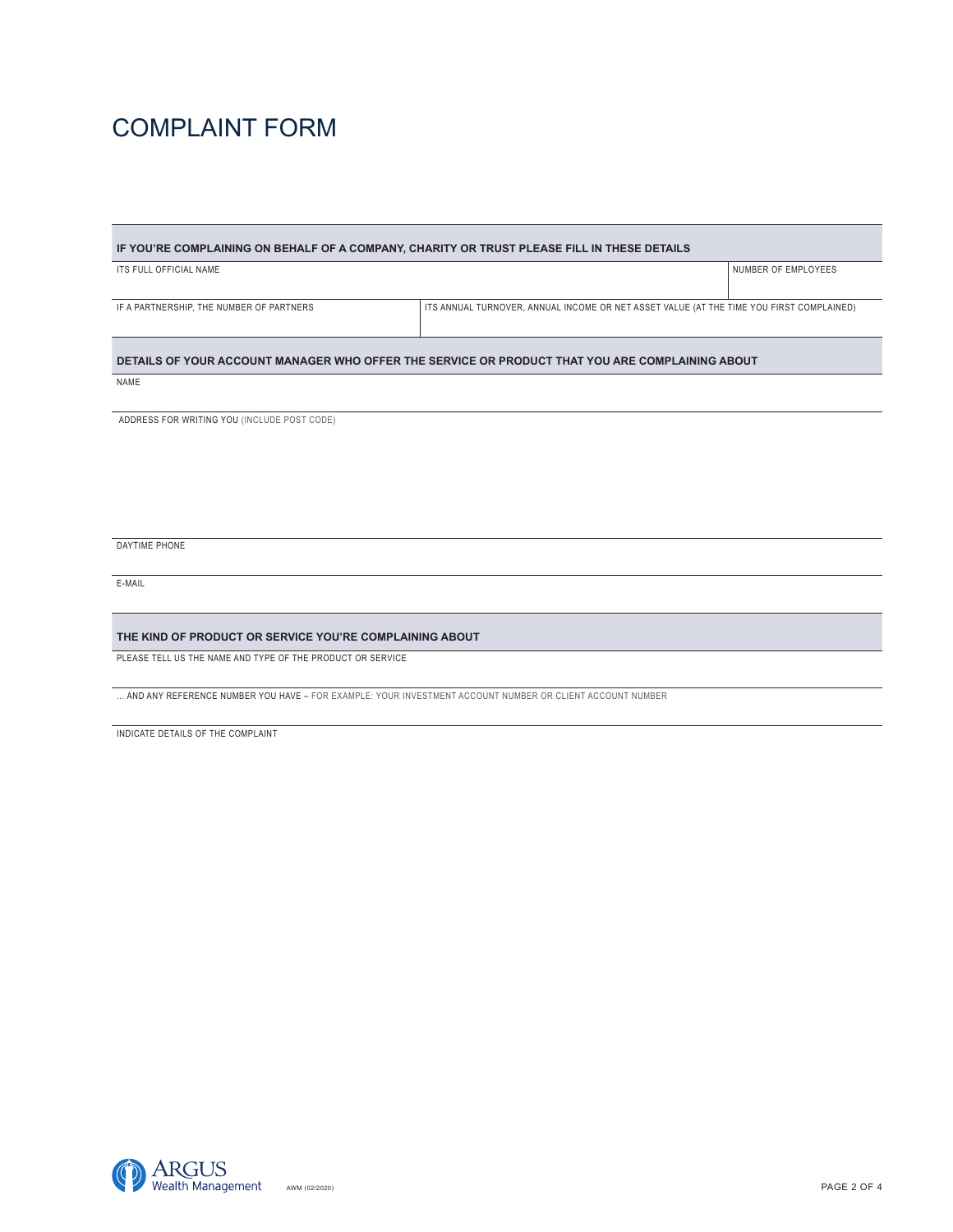# COMPLAINT FORM

| TIME LIMITS MAY APPLY TO YOUR COMPLAINT – SO WE NEED TO KNOW THE FOLLOWING DATES                                                         |     |              |             |  |
|------------------------------------------------------------------------------------------------------------------------------------------|-----|--------------|-------------|--|
| WHEN DID THE ADVICE. TRANSACTION OR POOR SERVICE THAT YOU'RE COMPLAINING ABOUT TAKE PLACE?                                               | DAY | <b>MONTH</b> | <b>YEAR</b> |  |
| WHEN DID YOU FIRST COMPLAIN TO YOUR ACCOUNT MANAGER OR ANY OTHER REPRESENTATIVE OF THE COMPANY THE<br>BUSINESS YOU THINK IS RESPONSIBLE? | DAY | <b>MONTH</b> | <b>YEAR</b> |  |

WHAT IS YOUR RECOMMENDED ACTION BY THE COMPANY, TO PUT THINGS RIGHT FOR YOU?

**PLEASE GIVE US ANY OTHER DETAILS THAT YOU THINK WILL HELP US UNDERSTAND YOUR COMPLAINT**